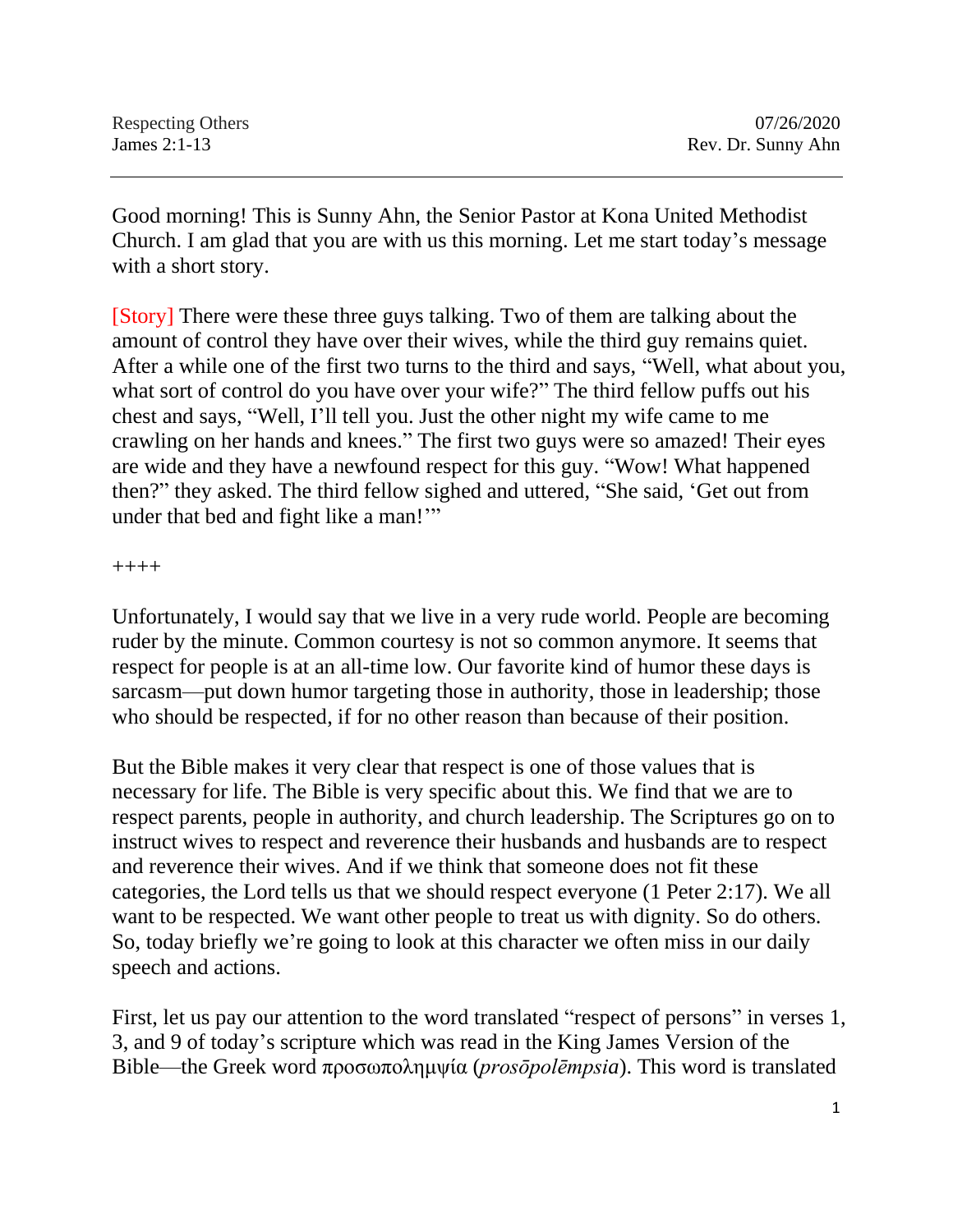as "not showing favoritism" in the New International Version of the Bible, "not having an attitude of personal favoritism" in the New American Standard Bible, and "showing no partiality" in the Revised Standard Version of the Bible. According to these translations of the Greek word προσωπολημψία (*prosōpolēmpsia*), respecting others means not showing favoritism, not having an attitude of personal favoritism, and showing no partiality.

It is always good and right for us to show respect wherever and whenever it is due according to the Book of Romans 13:7. But, the use of the Greek word προσωπολημψία (*prosōpolēmpsia*) in today's scripture in the Book of James has nothing to do with showing respect when it is due, but when it is undue.

In the example given in verses 2 and 3 of James chapter 2, respect was given to a man who walked into a church, all because he was wearing a gold ring and was dressed in finely embroidered outfits. This respect was based only on his outward appearance. Bear in mind that he was only a visitor to the church. But because his appearance attracted so much attention, he was given much better treatment or respect than the other visitor. Such respect is clearly out of place. It is an undue respect. This is what favoritism is all about. This is what discrimination is all about. Treating people differently just because of their outward appearance. It is the giving of "undue-favor" to someone.

There is absolutely nothing wrong with showing favor to someone when it is due. For example, if two people were to walk into our church at the same time and one is an elderly man with crutches while the other is a healthy young man, what should we do? We should help the elderly man first to find the most convenient place to sit and let the healthy young man be ushered a little later. Is this favoritism? No, it is not. The same thing is done in our public buses and trains. There are special seats designated for passengers who are elderly, who are handicapped and who are expectant mothers. This is not favoritism at all, but kind consideration. Everyone understands that some people need special treatments because of their infirmities.

Everyone also understands that no one deserves unfair treatment. This brings us to the reason why we should respect others. It is utterly unfair. We see this in James' example, in the treatment that the other visitor received. He was different only in his outward appearance from the first one. This visitor was dressed in vile raiment. If only he had been politely ushered to a good seat just like the first visitor, there would have been no favoritism but complete fairness. But what treatment did he